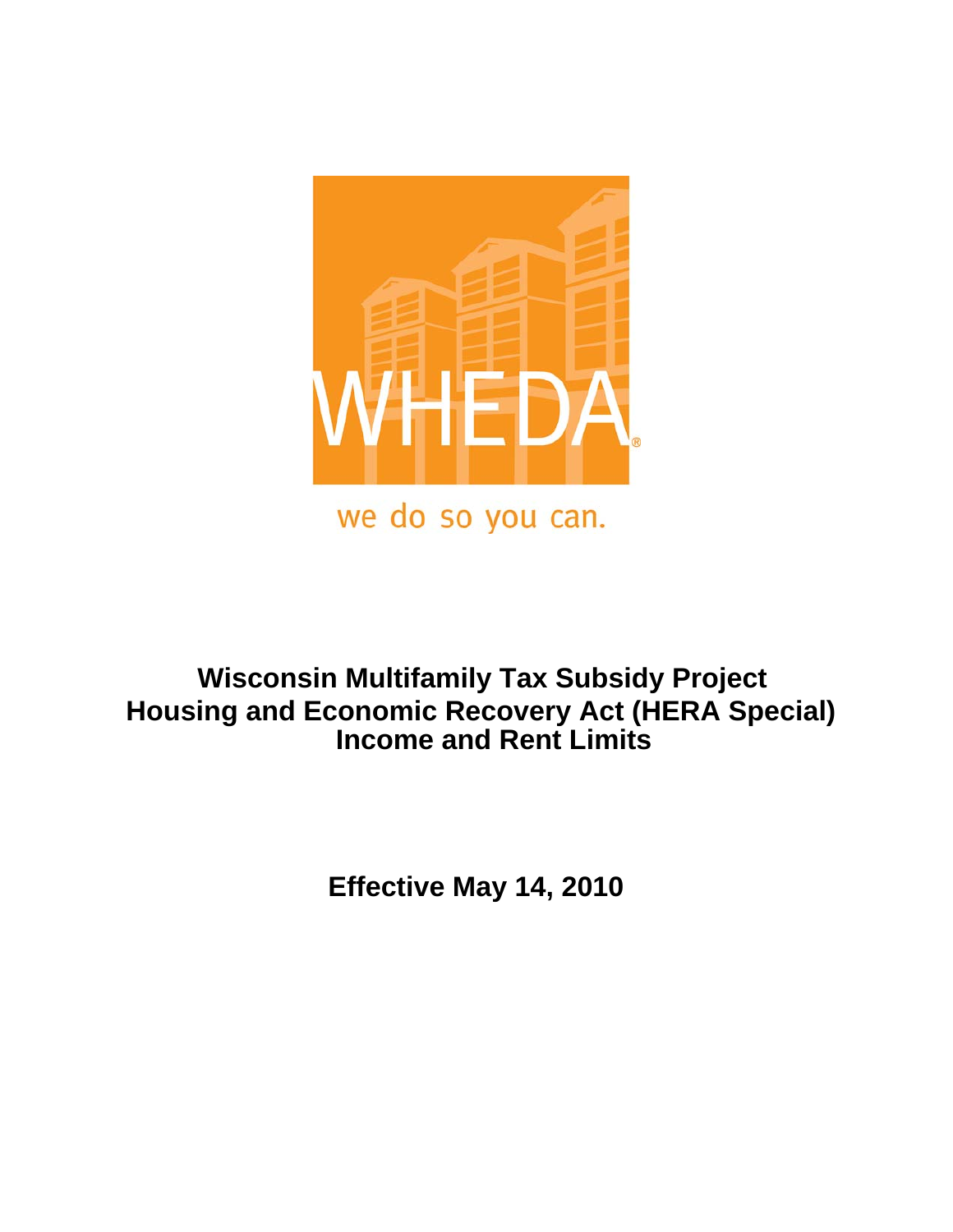# Wisconsin Multifamily Tax Subsidy Project Income Limits \* Housing and Economic Recovery Act (HERA Special) Income Limits for 2010 at 30% Effective May 14, 2010

| <b>Family Size:</b> | <b>ONE</b> | <b>TWO</b> | <b>THREE</b> | <b>FOUR</b> | <b>FIVE</b> | SIX    | <b>SEVEN</b> | <b>EIGHT</b> | <b>NINE</b> |
|---------------------|------------|------------|--------------|-------------|-------------|--------|--------------|--------------|-------------|
| <b>COUNTY</b>       |            |            |              |             |             |        |              |              |             |
| Ashland             | 12,330     | 14,100     | 15,840       | 17,610      | 19,020      | 20,430 | 21,840       | 23,250       | 24,660      |
| Bayfield            | 12,360     | 14,130     | 15,900       | 17,670      | 19,080      | 20,490 | 21,900       | 23,310       | 24,750      |
| <b>Brown</b>        | 14,220     | 16,260     | 18,270       | 20,310      | 21,930      | 23,550 | 25,170       | 26,820       | 28,440      |
| <b>Buffalo</b>      | 12,510     | 14,310     | 16,080       | 17,880      | 19,320      | 20,730 | 22,170       | 23,610       | 25,020      |
| <b>Burnett</b>      | 12,390     | 14,160     | 15,930       | 17,700      | 19,110      | 20,520 | 21,960       | 23,370       | 24,780      |
| Clark               | 12,660     | 14,460     | 16,290       | 18,090      | 19,530      | 20,970 | 22,440       | 23,880       | 25,320      |
| Columbia            | 14,220     | 16,260     | 18,270       | 20,310      | 21,930      | 23,550 | 25,170       | 26,820       | 28,440      |
| Crawford            | 12,420     | 14,190     | 15,960       | 17,730      | 19,140      | 20,580 | 21,990       | 23,400       | 24,810      |
| Dodge               | 13,740     | 15,690     | 17,670       | 19,620      | 21,180      | 22,770 | 24,330       | 25,890       | 27,480      |
| Dunn                | 12,990     | 14,850     | 16,710       | 18,570      | 20,070      | 21,540 | 23,040       | 24,510       | 26,010      |
| Florence            | 12,480     | 14,250     | 16,050       | 17,820      | 19,260      | 20,670 | 22,110       | 23,520       | 24,960      |
| Grant               | 12,690     | 14,490     | 16,320       | 18,120      | 19,560      | 21,030 | 22,470       | 23,910       | 25,380      |
| Green               | 13,590     | 15,540     | 17,460       | 19,410      | 20,970      | 22,530 | 24,060       | 25,620       | 27,180      |
| lowa                | 15,300     | 17,490     | 19,680       | 21,870      | 23,610      | 25,380 | 27,120       | 28,860       | 30,630      |
| <b>Jefferson</b>    | 14,670     | 16,770     | 18,870       | 20,970      | 22,650      | 24,330 | 26,010       | 27,690       | 29,370      |
| Juneau              | 12,600     | 14,400     | 16,200       | 18,000      | 19,440      | 20,880 | 22,320       | 23,760       | 25,200      |
| Kewaunee            | 14,220     | 16,260     | 18,270       | 20,310      | 21,930      | 23,550 | 25,170       | 26,820       | 28,440      |
| Lafayette           | 12,480     | 14,250     | 16,050       | 17,820      | 19,260      | 20,670 | 22,110       | 23,520       | 24,960      |
| Langlade            | 12,390     | 14,160     | 15,930       | 17,700      | 19,110      | 20,520 | 21,960       | 23,370       | 24,780      |
| Lincoln             | 12,630     | 14,460     | 16,260       | 18,060      | 19,500      | 20,940 | 22,380       | 23,850       | 25,290      |
| Marquette           | 12,390     | 14,160     | 15,930       | 17,700      | 19,110      | 20,520 | 21,960       | 23,370       | 24,780      |
| Menominee           | 12,420     | 14,220     | 15,990       | 17,760      | 19,170      | 20,610 | 22,020       | 23,430       | 24,870      |
| Monroe              | 12,510     | 14,310     | 16,080       | 17,880      | 19,320      | 20,730 | 22,170       | 23,610       | 25,020      |
| Oneida              | 12,660     | 14,460     | 16,290       | 18,090      | 19,530      | 20,970 | 22,440       | 23,880       | 25,320      |
| Pepin               | 12,420     | 14,220     | 15,990       | 17,760      | 19,170      | 20,610 | 22,020       | 23,430       | 24,870      |
| Polk                | 13,140     | 15,000     | 16,890       | 18,750      | 20,250      | 21,750 | 23,250       | 24,750       | 26,250      |
| Price               | 12,480     | 14,250     | 16,050       | 17,820      | 19,260      | 20,670 | 22,110       | 23,520       | 24,960      |
| Racine              | 14,550     | 16,620     | 18,720       | 20,790      | 22,440      | 24,120 | 25,770       | 27,450       | 29,100      |
| Richland            | 12,330     | 14,100     | 15,840       | 17,610      | 19,020      | 20,430 | 21,840       | 23,250       | 24,660      |
| Rusk                | 12,390     | 14,160     | 15,930       | 17,700      | 19,110      | 20,520 | 21,960       | 23,370       | 24,780      |
| Sheboygan           | 14,370     | 16,410     | 18,480       | 20,520      | 22,170      | 23,790 | 25,440       | 27,090       | 28,740      |
| Taylor              | 12,330     | 14,100     | 15,840       | 17,610      | 19,020      | 20,430 | 21,840       | 23,250       | 24,660      |
| Trempealeau         | 12,570     | 14,340     | 16,140       | 17,940      | 19,380      | 20,820 | 22,260       | 23,670       | 25,110      |
| Vernon              | 12,780     | 14,610     | 16,440       | 18,270      | 19,740      | 21,180 | 22,650       | 24,120       | 25,590      |
| Vilas               | 12,930     | 14,790     | 16,620       | 18,480      | 19,950      | 21,450 | 22,920       | 24,390       | 25,860      |
| Washburn            | 12,360     | 14,130     | 15,900       | 17,670      | 19,080      | 20,490 | 21,900       | 23,310       | 24,750      |
| Wood                | 13,380     | 15,300     | 17,190       | 19,110      | 20,640      | 22,170 | 23,700       | 25,230       | 26,760      |

\* Due to the Housing and Economic Recovery Act of 2008, these limits, referred to as "HERA Special", are to be used for buildings that were placed-in-service as of 12/31/2008 in a HUD impacted area. HUD impacted areas are those areas with Section 8 Income Limits held harmless by HUD in 2007 or 2008.

These limits do not apply to HUD, RD or HOME properties.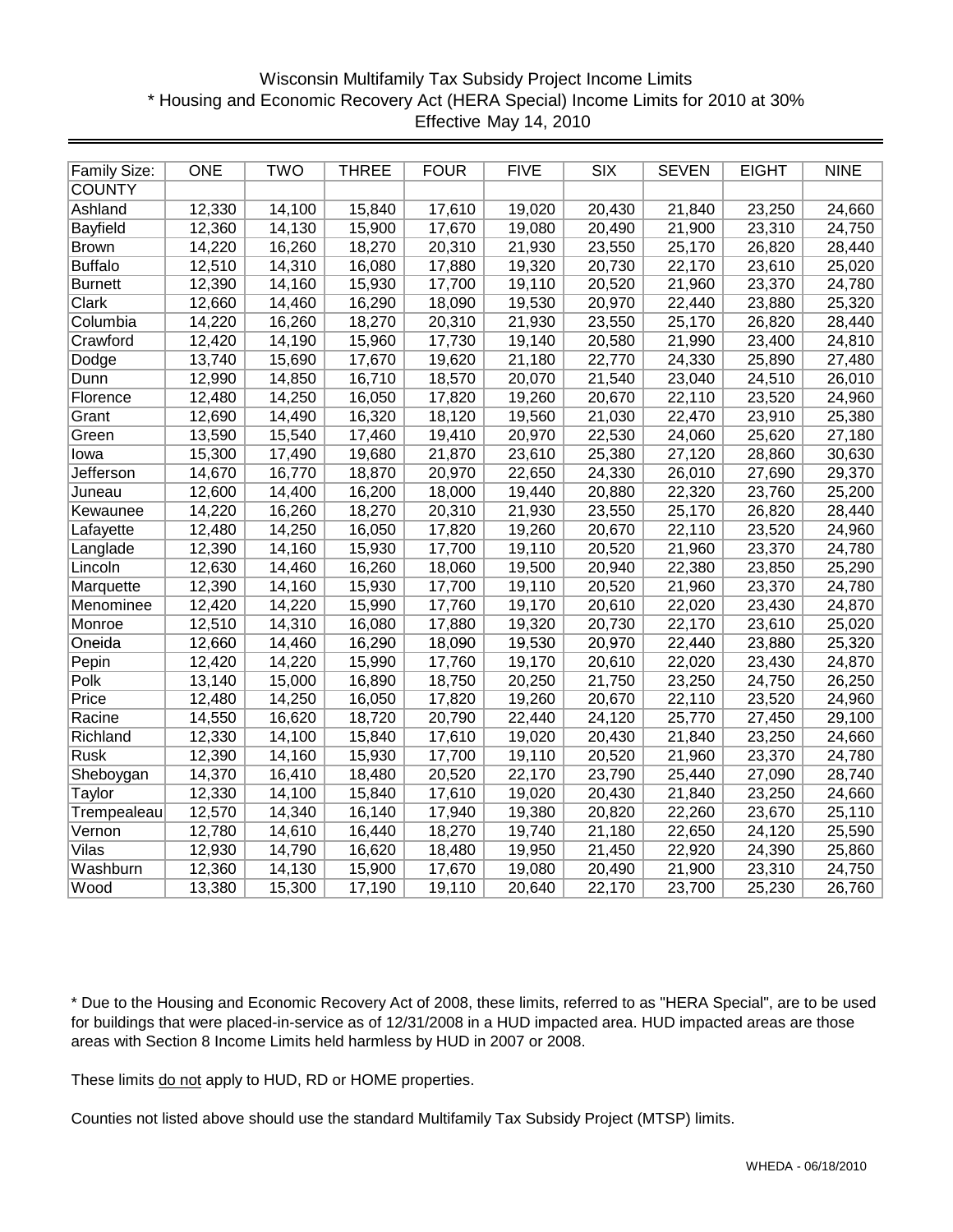# Wisconsin Multifamily Tax Subsidy Project Income Limits \* Housing and Economic Recovery Act (HERA Special) Income Limits for 2010 at 40% Effective May 14, 2010

| Family Size:    | <b>ONE</b> | <b>TWO</b> | <b>THREE</b> | <b>FOUR</b> | <b>FIVE</b> | $\overline{\text{SIX}}$ | <b>SEVEN</b> | <b>EIGHT</b> | <b>NINE</b> |
|-----------------|------------|------------|--------------|-------------|-------------|-------------------------|--------------|--------------|-------------|
| <b>COUNTY</b>   |            |            |              |             |             |                         |              |              |             |
| Ashland         | 16,440     | 18,800     | 21,120       | 23,480      | 25,360      | 27,240                  | 29,120       | 31,000       | 32,880      |
| <b>Bayfield</b> | 16,480     | 18,840     | 21,200       | 23,560      | 25,440      | 27,320                  | 29,200       | 31,080       | 33,000      |
| <b>Brown</b>    | 18,960     | 21,680     | 24,360       | 27,080      | 29,240      | 31,400                  | 33,560       | 35,760       | 37,920      |
| <b>Buffalo</b>  | 16,680     | 19,080     | 21,440       | 23,840      | 25,760      | 27,640                  | 29,560       | 31,480       | 33,360      |
| <b>Burnett</b>  | 16,520     | 18,880     | 21,240       | 23,600      | 25,480      | 27,360                  | 29,280       | 31,160       | 33,040      |
| Clark           | 16,880     | 19,280     | 21,720       | 24,120      | 26,040      | 27,960                  | 29,920       | 31,840       | 33,760      |
| Columbia        | 18,960     | 21,680     | 24,360       | 27,080      | 29,240      | 31,400                  | 33,560       | 35,760       | 37,920      |
| Crawford        | 16,560     | 18,920     | 21,280       | 23,640      | 25,520      | 27,440                  | 29,320       | 31,200       | 33,080      |
| Dodge           | 18,320     | 20,920     | 23,560       | 26,160      | 28,240      | 30,360                  | 32,440       | 34,520       | 36,640      |
| Dunn            | 17,320     | 19,800     | 22,280       | 24,760      | 26,760      | 28,720                  | 30,720       | 32,680       | 34,680      |
| Florence        | 16,640     | 19,000     | 21,400       | 23,760      | 25,680      | 27,560                  | 29,480       | 31,360       | 33,280      |
| Grant           | 16,920     | 19,320     | 21,760       | 24,160      | 26,080      | 28,040                  | 29,960       | 31,880       | 33,840      |
| Green           | 18,120     | 20,720     | 23,280       | 25,880      | 27,960      | 30,040                  | 32,080       | 34,160       | 36,240      |
| lowa            | 20,400     | 23,320     | 26,240       | 29,160      | 31,480      | 33,840                  | 36,160       | 38,480       | 40,840      |
| Jefferson       | 19,560     | 22,360     | 25,160       | 27,960      | 30,200      | 32,440                  | 34,680       | 36,920       | 39,160      |
| Juneau          | 16,800     | 19,200     | 21,600       | 24,000      | 25,920      | 27,840                  | 29,760       | 31,680       | 33,600      |
| Kewaunee        | 18,960     | 21,680     | 24,360       | 27,080      | 29,240      | 31,400                  | 33,560       | 35,760       | 37,920      |
| Lafayette       | 16,640     | 19,000     | 21,400       | 23,760      | 25,680      | 27,560                  | 29,480       | 31,360       | 33,280      |
| Langlade        | 16,520     | 18,880     | 21,240       | 23,600      | 25,480      | 27,360                  | 29,280       | 31,160       | 33,040      |
| Lincoln         | 16,840     | 19,280     | 21,680       | 24,080      | 26,000      | 27,920                  | 29,840       | 31,800       | 33,720      |
| Marquette       | 16,520     | 18,880     | 21,240       | 23,600      | 25,480      | 27,360                  | 29,280       | 31,160       | 33,040      |
| Menominee       | 16,560     | 18,960     | 21,320       | 23,680      | 25,560      | 27,480                  | 29,360       | 31,240       | 33,160      |
| Monroe          | 16,680     | 19,080     | 21,440       | 23,840      | 25,760      | 27,640                  | 29,560       | 31,480       | 33,360      |
| Oneida          | 16,880     | 19,280     | 21,720       | 24,120      | 26,040      | 27,960                  | 29,920       | 31,840       | 33,760      |
| Pepin           | 16,560     | 18,960     | 21,320       | 23,680      | 25,560      | 27,480                  | 29,360       | 31,240       | 33,160      |
| Polk            | 17,520     | 20,000     | 22,520       | 25,000      | 27,000      | 29,000                  | 31,000       | 33,000       | 35,000      |
| Price           | 16,640     | 19,000     | 21,400       | 23,760      | 25,680      | 27,560                  | 29,480       | 31,360       | 33,280      |
| Racine          | 19,400     | 22,160     | 24,960       | 27,720      | 29,920      | 32,160                  | 34,360       | 36,600       | 38,800      |
| Richland        | 16,440     | 18,800     | 21,120       | 23,480      | 25,360      | 27,240                  | 29,120       | 31,000       | 32,880      |
| <b>Rusk</b>     | 16,520     | 18,880     | 21,240       | 23,600      | 25,480      | 27,360                  | 29,280       | 31,160       | 33,040      |
| Sheboygan       | 19,160     | 21,880     | 24,640       | 27,360      | 29,560      | 31,720                  | 33,920       | 36,120       | 38,320      |
| Taylor          | 16,440     | 18,800     | 21,120       | 23,480      | 25,360      | 27,240                  | 29,120       | 31,000       | 32,880      |
| Trempealeau     | 16,760     | 19,120     | 21,520       | 23,920      | 25,840      | 27,760                  | 29,680       | 31,560       | 33,480      |
| Vernon          | 17,040     | 19,480     | 21,920       | 24,360      | 26,320      | 28,240                  | 30,200       | 32,160       | 34,120      |
| Vilas           | 17,240     | 19,720     | 22,160       | 24,640      | 26,600      | 28,600                  | 30,560       | 32,520       | 34,480      |
| Washburn        | 16,480     | 18,840     | 21,200       | 23,560      | 25,440      | 27,320                  | 29,200       | 31,080       | 33,000      |
| Wood            | 17,840     | 20,400     | 22,920       | 25,480      | 27,520      | 29,560                  | 31,600       | 33,640       | 35,680      |

\* Due to the Housing and Economic Recovery Act of 2008, these limits, referred to as "HERA Special", are to be used for buildings that were placed-in-service as of 12/31/2008 in a HUD impacted area. HUD impacted areas are those areas with Section 8 Income Limits held harmless by HUD in 2007 or 2008.

These limits do not apply to HUD, RD or HOME properties.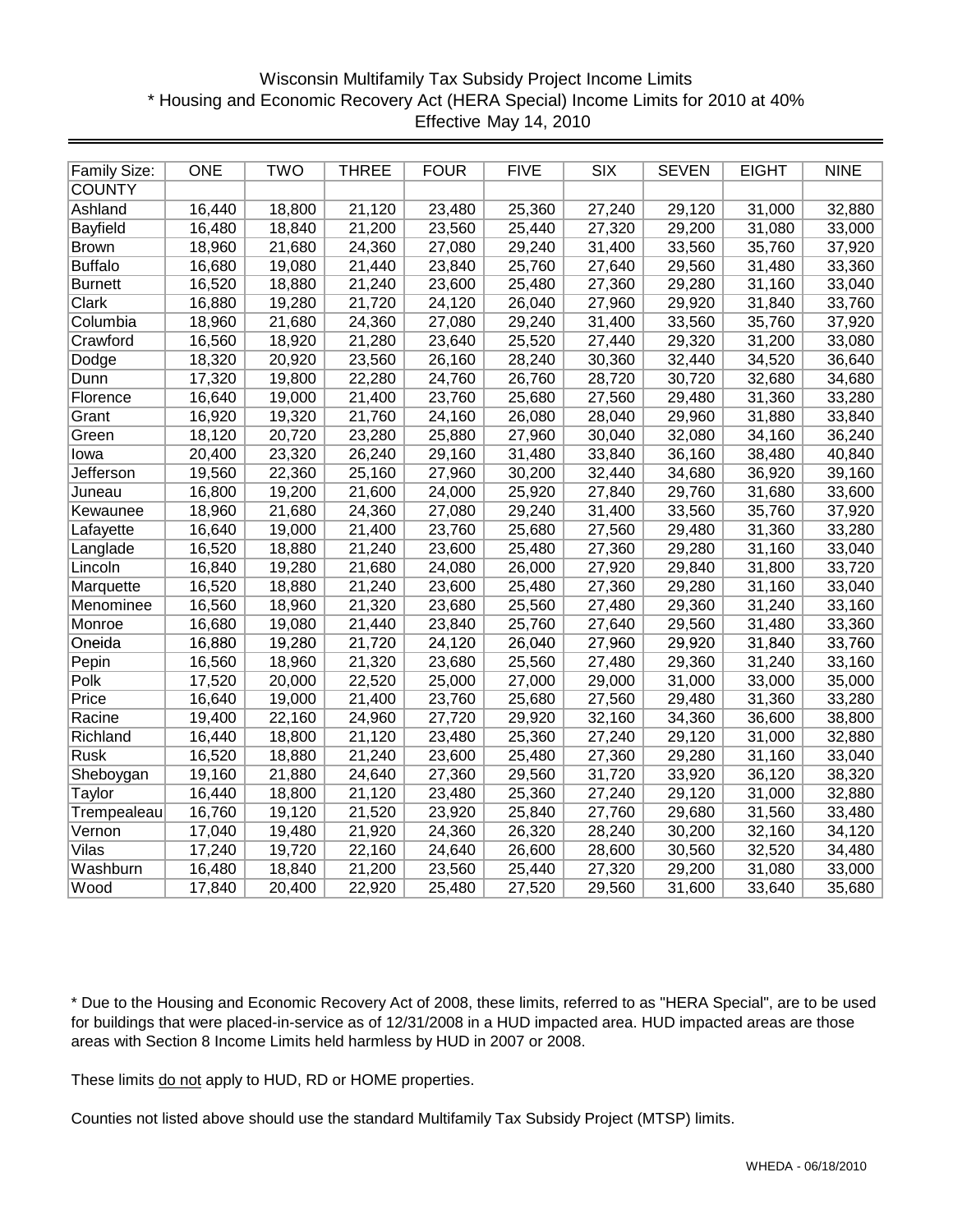# Wisconsin Multifamily Tax Subsidy Project Income Limits \* Housing and Economic Recovery Act (HERA Special) Income Limits for 2010 at 50% Effective May 14, 2010

| <b>Family Size:</b> | <b>ONE</b> | <b>TWO</b> | <b>THREE</b> | <b>FOUR</b> | <b>FIVE</b> | <b>SIX</b> | <b>SEVEN</b> | <b>EIGHT</b> | <b>NINE</b> |
|---------------------|------------|------------|--------------|-------------|-------------|------------|--------------|--------------|-------------|
| <b>COUNTY</b>       |            |            |              |             |             |            |              |              |             |
| Ashland             | 20,550     | 23,500     | 26,400       | 29,350      | 31,700      | 34,050     | 36,400       | 38,750       | 41,100      |
| Bayfield            | 20,600     | 23,550     | 26,500       | 29,450      | 31,800      | 34,150     | 36,500       | 38,850       | 41,250      |
| <b>Brown</b>        | 23,700     | 27,100     | 30,450       | 33,850      | 36,550      | 39,250     | 41,950       | 44,700       | 47,400      |
| <b>Buffalo</b>      | 20,850     | 23,850     | 26,800       | 29,800      | 32,200      | 34,550     | 36,950       | 39,350       | 41,700      |
| <b>Burnett</b>      | 20,650     | 23,600     | 26,550       | 29,500      | 31,850      | 34,200     | 36,600       | 38,950       | 41,300      |
| Clark               | 21,100     | 24,100     | 27,150       | 30,150      | 32,550      | 34,950     | 37,400       | 39,800       | 42,200      |
| Columbia            | 23,700     | 27,100     | 30,450       | 33,850      | 36,550      | 39,250     | 41,950       | 44,700       | 47,400      |
| Crawford            | 20,700     | 23,650     | 26,600       | 29,550      | 31,900      | 34,300     | 36,650       | 39,000       | 41,350      |
| Dodge               | 22,900     | 26,150     | 29,450       | 32,700      | 35,300      | 37,950     | 40,550       | 43,150       | 45,800      |
| Dunn                | 21,650     | 24,750     | 27,850       | 30,950      | 33,450      | 35,900     | 38,400       | 40,850       | 43,350      |
| Florence            | 20,800     | 23,750     | 26,750       | 29,700      | 32,100      | 34,450     | 36,850       | 39,200       | 41,600      |
| Grant               | 21,150     | 24,150     | 27,200       | 30,200      | 32,600      | 35,050     | 37,450       | 39,850       | 42,300      |
| Green               | 22,650     | 25,900     | 29,100       | 32,350      | 34,950      | 37,550     | 40,100       | 42,700       | 45,300      |
| lowa                | 25,500     | 29,150     | 32,800       | 36,450      | 39,350      | 42,300     | 45,200       | 48,100       | 51,050      |
| <b>Jefferson</b>    | 24,450     | 27,950     | 31,450       | 34,950      | 37,750      | 40,550     | 43,350       | 46,150       | 48,950      |
| Juneau              | 21,000     | 24,000     | 27,000       | 30,000      | 32,400      | 34,800     | 37,200       | 39,600       | 42,000      |
| Kewaunee            | 23,700     | 27,100     | 30,450       | 33,850      | 36,550      | 39,250     | 41,950       | 44,700       | 47,400      |
| Lafayette           | 20,800     | 23,750     | 26,750       | 29,700      | 32,100      | 34,450     | 36,850       | 39,200       | 41,600      |
| Langlade            | 20,650     | 23,600     | 26,550       | 29,500      | 31,850      | 34,200     | 36,600       | 38,950       | 41,300      |
| Lincoln             | 21,050     | 24,100     | 27,100       | 30,100      | 32,500      | 34,900     | 37,300       | 39,750       | 42,150      |
| Marquette           | 20,650     | 23,600     | 26,550       | 29,500      | 31,850      | 34,200     | 36,600       | 38,950       | 41,300      |
| Menominee           | 20,700     | 23,700     | 26,650       | 29,600      | 31,950      | 34,350     | 36,700       | 39,050       | 41,450      |
| Monroe              | 20,850     | 23,850     | 26,800       | 29,800      | 32,200      | 34,550     | 36,950       | 39,350       | 41,700      |
| Oneida              | 21,100     | 24,100     | 27,150       | 30,150      | 32,550      | 34,950     | 37,400       | 39,800       | 42,200      |
| Pepin               | 20,700     | 23,700     | 26,650       | 29,600      | 31,950      | 34,350     | 36,700       | 39,050       | 41,450      |
| Polk                | 21,900     | 25,000     | 28,150       | 31,250      | 33,750      | 36,250     | 38,750       | 41,250       | 43,750      |
| Price               | 20,800     | 23,750     | 26,750       | 29,700      | 32,100      | 34,450     | 36,850       | 39,200       | 41,600      |
| Racine              | 24,250     | 27,700     | 31,200       | 34,650      | 37,400      | 40,200     | 42,950       | 45,750       | 48,500      |
| Richland            | 20,550     | 23,500     | 26,400       | 29,350      | 31,700      | 34,050     | 36,400       | 38,750       | 41,100      |
| Rusk                | 20,650     | 23,600     | 26,550       | 29,500      | 31,850      | 34,200     | 36,600       | 38,950       | 41,300      |
| Sheboygan           | 23,950     | 27,350     | 30,800       | 34,200      | 36,950      | 39,650     | 42,400       | 45,150       | 47,900      |
| Taylor              | 20,550     | 23,500     | 26,400       | 29,350      | 31,700      | 34,050     | 36,400       | 38,750       | 41,100      |
| Trempealeau         | 20,950     | 23,900     | 26,900       | 29,900      | 32,300      | 34,700     | 37,100       | 39,450       | 41,850      |
| Vernon              | 21,300     | 24,350     | 27,400       | 30,450      | 32,900      | 35,300     | 37,750       | 40,200       | 42,650      |
| Vilas               | 21,550     | 24,650     | 27,700       | 30,800      | 33,250      | 35,750     | 38,200       | 40,650       | 43,100      |
| Washburn            | 20,600     | 23,550     | 26,500       | 29,450      | 31,800      | 34,150     | 36,500       | 38,850       | 41,250      |
| Wood                | 22,300     | 25,500     | 28,650       | 31,850      | 34,400      | 36,950     | 39,500       | 42,050       | 44,600      |

\* Due to the Housing and Economic Recovery Act of 2008, these limits, referred to as "HERA Special", are to be used for buildings that were placed-in-service as of 12/31/2008 in a HUD impacted area. HUD impacted areas are those areas with Section 8 Income Limits held harmless by HUD in 2007 or 2008.

These limits do not apply to HUD, RD or HOME properties.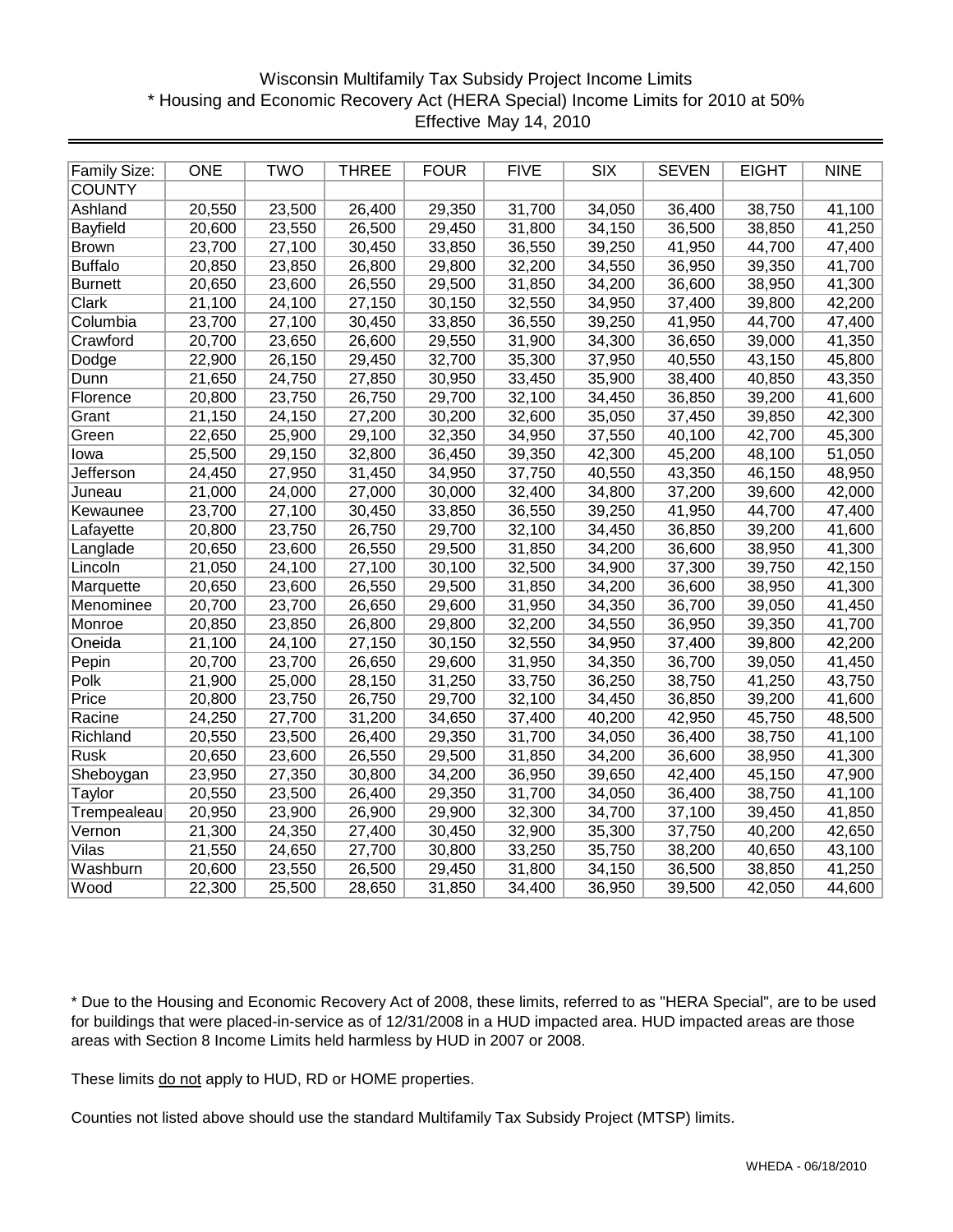# Wisconsin Multifamily Tax Subsidy Project Income Limits \* Housing and Economic Recovery Act (HERA Special) Income Limits for 2010 at 60% Effective May 14, 2010

| <b>Family Size:</b> | <b>ONE</b> | <b>TWO</b> | <b>THREE</b> | <b>FOUR</b> | <b>FIVE</b> | <b>SIX</b> | <b>SEVEN</b> | <b>EIGHT</b> | <b>NINE</b> |
|---------------------|------------|------------|--------------|-------------|-------------|------------|--------------|--------------|-------------|
| <b>COUNTY</b>       |            |            |              |             |             |            |              |              |             |
| Ashland             | 24,660     | 28,200     | 31,680       | 35,220      | 38,040      | 40,860     | 43,680       | 46,500       | 49,320      |
| Bayfield            | 24,720     | 28,260     | 31,800       | 35,340      | 38,160      | 40,980     | 43,800       | 46,620       | 49,500      |
| <b>Brown</b>        | 28,440     | 32,520     | 36,540       | 40,620      | 43,860      | 47,100     | 50,340       | 53,640       | 56,880      |
| <b>Buffalo</b>      | 25,020     | 28,620     | 32,160       | 35,760      | 38,640      | 41,460     | 44,340       | 47,220       | 50,040      |
| <b>Burnett</b>      | 24,780     | 28,320     | 31,860       | 35,400      | 38,220      | 41,040     | 43,920       | 46,740       | 49,560      |
| Clark               | 25,320     | 28,920     | 32,580       | 36,180      | 39,060      | 41,940     | 44,880       | 47,760       | 50,640      |
| Columbia            | 28,440     | 32,520     | 36,540       | 40,620      | 43,860      | 47,100     | 50,340       | 53,640       | 56,880      |
| Crawford            | 24,840     | 28,380     | 31,920       | 35,460      | 38,280      | 41,160     | 43,980       | 46,800       | 49,620      |
| Dodge               | 27,480     | 31,380     | 35,340       | 39,240      | 42,360      | 45,540     | 48,660       | 51,780       | 54,960      |
| Dunn                | 25,980     | 29,700     | 33,420       | 37,140      | 40,140      | 43,080     | 46,080       | 49,020       | 52,020      |
| Florence            | 24,960     | 28,500     | 32,100       | 35,640      | 38,520      | 41,340     | 44,220       | 47,040       | 49,920      |
| Grant               | 25,380     | 28,980     | 32,640       | 36,240      | 39,120      | 42,060     | 44,940       | 47,820       | 50,760      |
| Green               | 27,180     | 31,080     | 34,920       | 38,820      | 41,940      | 45,060     | 48,120       | 51,240       | 54,360      |
| lowa                | 30,600     | 34,980     | 39,360       | 43,740      | 47,220      | 50,760     | 54,240       | 57,720       | 61,260      |
| Jefferson           | 29,340     | 33,540     | 37,740       | 41,940      | 45,300      | 48,660     | 52,020       | 55,380       | 58,740      |
| Juneau              | 25,200     | 28,800     | 32,400       | 36,000      | 38,880      | 41,760     | 44,640       | 47,520       | 50,400      |
| Kewaunee            | 28,440     | 32,520     | 36,540       | 40,620      | 43,860      | 47,100     | 50,340       | 53,640       | 56,880      |
| Lafayette           | 24,960     | 28,500     | 32,100       | 35,640      | 38,520      | 41,340     | 44,220       | 47,040       | 49,920      |
| Langlade            | 24,780     | 28,320     | 31,860       | 35,400      | 38,220      | 41,040     | 43,920       | 46,740       | 49,560      |
| Lincoln             | 25,260     | 28,920     | 32,520       | 36,120      | 39,000      | 41,880     | 44,760       | 47,700       | 50,580      |
| Marquette           | 24,780     | 28,320     | 31,860       | 35,400      | 38,220      | 41,040     | 43,920       | 46,740       | 49,560      |
| Menominee           | 24,840     | 28,440     | 31,980       | 35,520      | 38,340      | 41,220     | 44,040       | 46,860       | 49,740      |
| Monroe              | 25,020     | 28,620     | 32,160       | 35,760      | 38,640      | 41,460     | 44,340       | 47,220       | 50,040      |
| Oneida              | 25,320     | 28,920     | 32,580       | 36,180      | 39,060      | 41,940     | 44,880       | 47,760       | 50,640      |
| Pepin               | 24,840     | 28,440     | 31,980       | 35,520      | 38,340      | 41,220     | 44,040       | 46,860       | 49,740      |
| Polk                | 26,280     | 30,000     | 33,780       | 37,500      | 40,500      | 43,500     | 46,500       | 49,500       | 52,500      |
| Price               | 24,960     | 28,500     | 32,100       | 35,640      | 38,520      | 41,340     | 44,220       | 47,040       | 49,920      |
| Racine              | 29,100     | 33,240     | 37,440       | 41,580      | 44,880      | 48,240     | 51,540       | 54,900       | 58,200      |
| Richland            | 24,660     | 28,200     | 31,680       | 35,220      | 38,040      | 40,860     | 43,680       | 46,500       | 49,320      |
| <b>Rusk</b>         | 24,780     | 28,320     | 31,860       | 35,400      | 38,220      | 41,040     | 43,920       | 46,740       | 49,560      |
| Sheboygan           | 28,740     | 32,820     | 36,960       | 41,040      | 44,340      | 47,580     | 50,880       | 54,180       | 57,480      |
| Taylor              | 24,660     | 28,200     | 31,680       | 35,220      | 38,040      | 40,860     | 43,680       | 46,500       | 49,320      |
| Trempealeau         | 25,140     | 28,680     | 32,280       | 35,880      | 38,760      | 41,640     | 44,520       | 47,340       | 50,220      |
| Vernon              | 25,560     | 29,220     | 32,880       | 36,540      | 39,480      | 42,360     | 45,300       | 48,240       | 51,180      |
| Vilas               | 25,860     | 29,580     | 33,240       | 36,960      | 39,900      | 42,900     | 45,840       | 48,780       | 51,720      |
| Washburn            | 24,720     | 28,260     | 31,800       | 35,340      | 38,160      | 40,980     | 43,800       | 46,620       | 49,500      |
| Wood                | 26,760     | 30,600     | 34,380       | 38,220      | 41,280      | 44,340     | 47,400       | 50,460       | 53,520      |

\* Due to the Housing and Economic Recovery Act of 2008, these limits, referred to as "HERA Special", are to be used for buildings that were placed-in-service as of 12/31/2008 in a HUD impacted area. HUD impacted areas are those areas with Section 8 Income Limits held harmless by HUD in 2007 or 2008.

These limits do not apply to HUD, RD or HOME properties.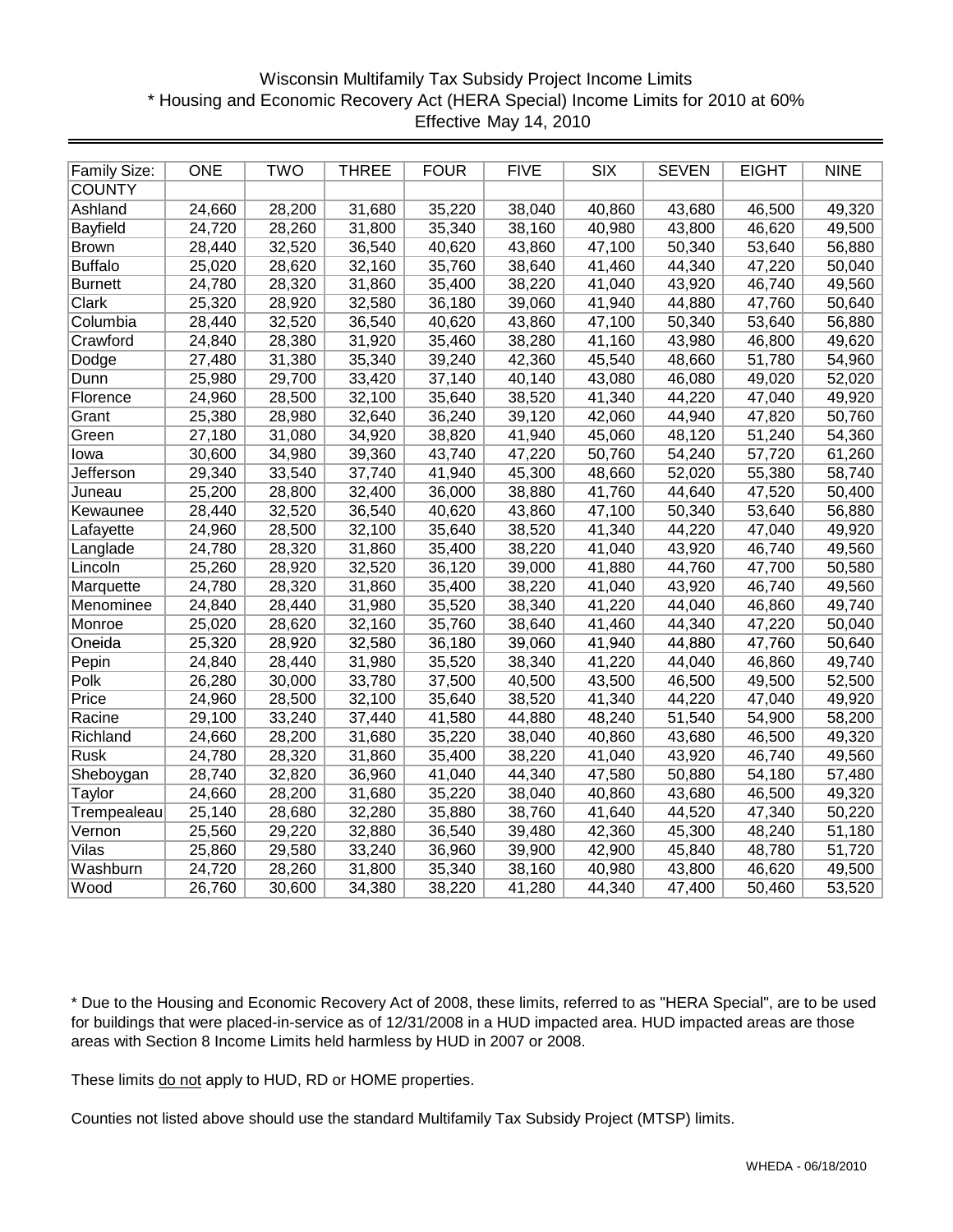# \* Housing and Economic Recovery Act (HERA Special) Rent Limits for 2010 at 30% Effective May 14, 2010 Wisconsin Multifamily Tax Subsidy Project

| Bedroom Size:    | EFF. | <b>ONE</b> | <b>TWO</b> | <b>THREE</b> | <b>FOUR</b>      | <b>FIVE</b> | $\overline{\text{SIX}}$ |
|------------------|------|------------|------------|--------------|------------------|-------------|-------------------------|
| <b>COUNTY</b>    |      |            |            |              |                  |             |                         |
| Ashland          | 308  | 330        | 396        | 457          | 510              | 563         | 616                     |
| <b>Bayfield</b>  | 309  | 331        | 397        | 459          | 512              | 565         | 618                     |
| <b>Brown</b>     | 355  | 381        | 456        | 528          | 588              | 649         | $\overline{711}$        |
| <b>Buffalo</b>   | 312  | 335        | 402        | 465          | 518              | 572         | 625                     |
| <b>Burnett</b>   | 309  | 331        | 398        | 460          | 513              | 566         | 619                     |
| Clark            | 316  | 339        | 407        | 470          | 524              | 579         | 633                     |
| Columbia         | 355  | 381        | 456        | 528          | 588              | 649         | 711                     |
| Crawford         | 310  | 332        | 399        | 460          | 514              | 567         | 620                     |
| Dodge            | 343  | 367        | 441        | 510          | 569              | 627         | 687                     |
| Dunn             | 324  | 348        | 417        | 483          | 538              | 594         | 650                     |
| Florence         | 312  | 334        | 401        | 463          | 516              | 570         | 624                     |
| Grant            | 317  | 339        | 408        | 471          | 525              | 579         | 634                     |
| Green            | 339  | 364        | 436        | 504          | 563              | 621         | 679                     |
| lowa             | 382  | 409        | 492        | 568          | 634              | 699         | 765                     |
| <b>Jefferson</b> | 366  | 393        | 471        | 545          | 608              | 671         | $\overline{734}$        |
| Juneau           | 315  | 337        | 405        | 468          | 522              | 576         | 630                     |
| Kewaunee         | 355  | 381        | 456        | 528          | 588              | 649         | $\overline{711}$        |
| Lafayette        | 312  | 334        | 401        | 463          | 516              | 570         | 624                     |
| Langlade         | 309  | 331        | 398        | 460          | 513              | 566         | 619                     |
| Lincoln          | 315  | 338        | 406        | 469          | 523              | 577         | 632                     |
| Marquette        | 309  | 331        | 398        | 460          | 513              | 566         | 619                     |
| Menominee        | 310  | 333        | 399        | 461          | 515              | 568         | 621                     |
| Monroe           | 312  | 335        | 402        | 465          | 518              | 572         | 625                     |
| Oneida           | 316  | 339        | 407        | 470          | 524              | 579         | 633                     |
| Pepin            | 310  | 333        | 399        | 461          | 515              | 568         | 621                     |
| Polk             | 328  | 351        | 422        | 487          | 543              | 600         | 656                     |
| Price            | 312  | 334        | 401        | 463          | 516              | 570         | 624                     |
| Racine           | 363  | 389        | 468        | 540          | 603              | 665         | 727                     |
| Richland         | 308  | 330        | 396        | 457          | 510              | 563         | 616                     |
| <b>Rusk</b>      | 309  | 331        | 398        | 460          | 513              | 566         | 619                     |
| Sheboygan        | 359  | 384        | 462        | 533          | 594              | 656         | $\overline{718}$        |
| Taylor           | 308  | 330        | 396        | 457          | 510              | 563         | 616                     |
| Trempealeau      | 314  | 336        | 403        | 466          | 520              | 574         | 627                     |
| Vernon           | 319  | 342        | 411        | 475          | 529              | 584         | 639                     |
| Vilas            | 323  | 346        | 415        | 480          | 536              | 591         | 646                     |
| Washburn         | 309  | 331        | 397        | 459          | $\overline{512}$ | 565         | 618                     |
| Wood             | 334  | 358        | 429        | 496          | 554              | 611         | 669                     |

\* Due to the Housing and Economic Recovery Act of 2008, these limits, referred to as "HERA Special", are to be used for buildings that were placed-in-service as of 12/31/2008 in a HUD impacted area. HUD impacted areas are those areas with Section 8 Income Limits held harmless by HUD in 2007 or 2008.

These limits do not apply to HUD, RD or HOME properties.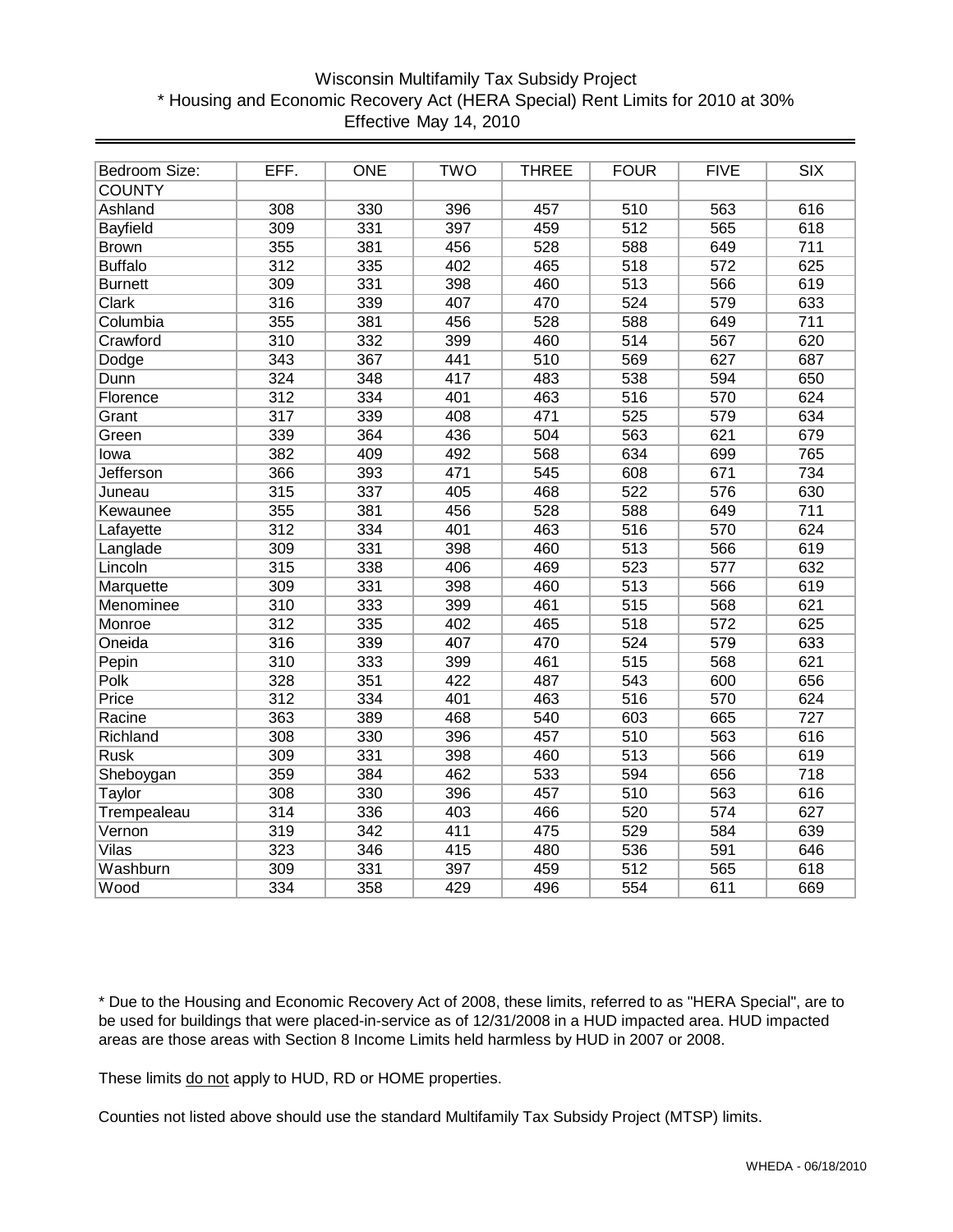# \* Housing and Economic Recovery Act (HERA Special) Rent Limits for 2010 at 40% Effective May 14, 2010 Wisconsin Multifamily Tax Subsidy Project

| Bedroom Size:    | EFF.             | <b>ONE</b>       | <b>TWO</b>       | <b>THREE</b>     | <b>FOUR</b> | <b>FIVE</b>      | $\overline{\text{SIX}}$ |
|------------------|------------------|------------------|------------------|------------------|-------------|------------------|-------------------------|
| <b>COUNTY</b>    |                  |                  |                  |                  |             |                  |                         |
| Ashland          | 411              | 440              | 528              | 610              | 681         | 751              | 822                     |
| <b>Bayfield</b>  | 412              | 441              | 530              | 612              | 683         | 753              | 825                     |
| <b>Brown</b>     | 474              | 508              | 609              | 704              | 785         | 866              | 948                     |
| <b>Buffalo</b>   | 417              | 447              | 536              | 620              | 691         | 763              | 834                     |
| <b>Burnett</b>   | 413              | 442              | 531              | 613              | 684         | 755              | 826                     |
| Clark            | 422              | 452              | 543              | 627              | 699         | $\overline{772}$ | 844                     |
| Columbia         | 474              | 508              | 609              | 704              | 785         | 866              | 948                     |
| Crawford         | 414              | 443              | 532              | 614              | 686         | 756              | 827                     |
| Dodge            | 458              | 490              | 589              | 680              | 759         | 837              | 916                     |
| Dunn             | 433              | 464              | 557              | 644              | 718         | 792              | 867                     |
| Florence         | 416              | 445              | 535              | 618              | 689         | 760              | 832                     |
| Grant            | 423              | 453              | 544              | 628              | 701         | 773              | 846                     |
| Green            | 453              | 485              | 582              | 673              | 751         | 828              | 906                     |
| lowa             | 510              | 546              | 656              | 758              | 846         | 933              | 1,021                   |
| <b>Jefferson</b> | 489              | 524              | 629              | $\overline{727}$ | 811         | 895              | 979                     |
| Juneau           | 420              | 450              | 540              | 624              | 696         | 768              | 840                     |
| Kewaunee         | 474              | 508              | 609              | 704              | 785         | 866              | 948                     |
| Lafayette        | 416              | 445              | 535              | 618              | 689         | 760              | 832                     |
| Langlade         | 413              | 442              | 531              | 613              | 684         | 755              | 826                     |
| Lincoln          | 421              | 451              | 542              | 626              | 698         | 770              | 843                     |
| Marquette        | 413              | 442              | 531              | 613              | 684         | 755              | 826                     |
| Menominee        | 414              | 444              | 533              | 615              | 687         | 757              | 829                     |
| Monroe           | 417              | 447              | 536              | 620              | 691         | 763              | 834                     |
| Oneida           | 422              | 452              | 543              | 627              | 699         | $\overline{772}$ | 844                     |
| Pepin            | 414              | 444              | 533              | 615              | 687         | 757              | 829                     |
| Polk             | 438              | 469              | 563              | 650              | 725         | 800              | 875                     |
| Price            | 416              | 445              | 535              | 618              | 689         | 760              | 832                     |
| Racine           | 485              | 519              | 624              | 720              | 804         | 887              | 970                     |
| Richland         | 411              | 440              | 528              | 610              | 681         | 751              | 822                     |
| <b>Rusk</b>      | 413              | 442              | 531              | 613              | 684         | 755              | 826                     |
| Sheboygan        | 479              | $\overline{513}$ | 616              | $\overline{711}$ | 793         | 875              | 958                     |
| Taylor           | 411              | 440              | 528              | 610              | 681         | 751              | 822                     |
| Trempealeau      | 419              | 448              | 538              | 622              | 694         | 765              | 837                     |
| Vernon           | 426              | 456              | 548              | 633              | 706         | 779              | 853                     |
| Vilas            | 431              | 462              | 554              | 640              | 715         | 788              | 862                     |
| Washburn         | $\overline{412}$ | 441              | 530              | 612              | 683         | 753              | 825                     |
| Wood             | 446              | 478              | $\overline{573}$ | 662              | 739         | 815              | 892                     |

\* Due to the Housing and Economic Recovery Act of 2008, these limits, referred to as "HERA Special", are to be used for buildings that were placed-in-service as of 12/31/2008 in a HUD impacted area. HUD impacted areas are those areas with Section 8 Income Limits held harmless by HUD in 2007 or 2008.

These limits do not apply to HUD, RD or HOME properties.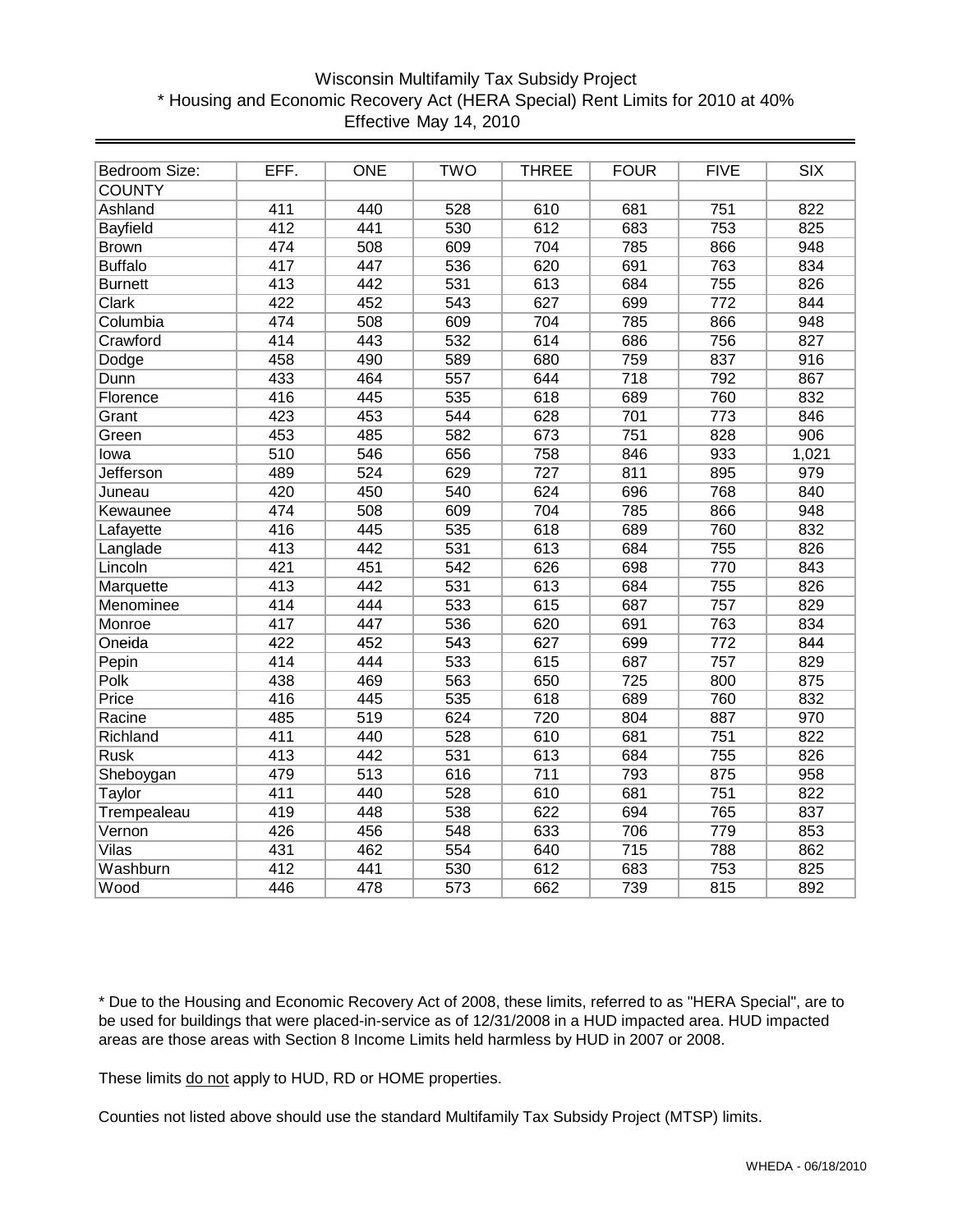# \* Housing and Economic Recovery Act (HERA Special) Rent Limits for 2010 at 50% Effective May 14, 2010 Wisconsin Multifamily Tax Subsidy Project

| Bedroom Size:    | EFF. | <b>ONE</b> | <b>TWO</b> | <b>THREE</b>     | <b>FOUR</b> | <b>FIVE</b> | $\overline{\text{SIX}}$ |
|------------------|------|------------|------------|------------------|-------------|-------------|-------------------------|
| <b>COUNTY</b>    |      |            |            |                  |             |             |                         |
| Ashland          | 513  | 550        | 660        | 763              | 851         | 939         | 1,027                   |
| Bayfield         | 515  | 551        | 662        | 765              | 853         | 941         | 1,031                   |
| <b>Brown</b>     | 592  | 635        | 761        | 880              | 981         | 1,083       | 1,185                   |
| <b>Buffalo</b>   | 521  | 558        | 670        | 775              | 863         | 953         | 1,042                   |
| <b>Burnett</b>   | 516  | 553        | 663        | 766              | 855         | 944         | 1,032                   |
| <b>Clark</b>     | 527  | 565        | 678        | 783              | 873         | 965         | 1,055                   |
| Columbia         | 592  | 635        | 761        | 880              | 981         | 1,083       | 1,185                   |
| Crawford         | 517  | 554        | 665        | 768              | 857         | 945         | 1,033                   |
| Dodge            | 572  | 613        | 736        | 850              | 948         | 1,046       | 1,145                   |
| Dunn             | 541  | 580        | 696        | 805              | 897         | 990         | 1,083                   |
| Florence         | 520  | 556        | 668        | 772              | 861         | 950         | 1,040                   |
| Grant            | 528  | 566        | 680        | 785              | 876         | 966         | 1,057                   |
| Green            | 566  | 606        | 727        | 841              | 938         | 1,035       | 1,132                   |
| lowa             | 637  | 683        | 820        | 947              | 1,057       | 1,166       | 1,276                   |
| <b>Jefferson</b> | 611  | 655        | 786        | 908              | 1,013       | 1,118       | 1,223                   |
| Juneau           | 525  | 562        | 675        | 780              | 870         | 960         | 1,050                   |
| Kewaunee         | 592  | 635        | 761        | 880              | 981         | 1,083       | 1,185                   |
| Lafayette        | 520  | 556        | 668        | 772              | 861         | 950         | 1,040                   |
| Langlade         | 516  | 553        | 663        | 766              | 855         | 944         | 1,032                   |
| Lincoln          | 526  | 564        | 677        | 782              | 872         | 963         | 1,053                   |
| Marquette        | 516  | 553        | 663        | 766              | 855         | 944         | 1,032                   |
| Menominee        | 517  | 555        | 666        | 769              | 858         | 946         | 1,036                   |
| Monroe           | 521  | 558        | 670        | 775              | 863         | 953         | 1,042                   |
| Oneida           | 527  | 565        | 678        | 783              | 873         | 965         | 1,055                   |
| Pepin            | 517  | 555        | 666        | 769              | 858         | 946         | 1,036                   |
| Polk             | 547  | 586        | 703        | 812              | 906         | 1,000       | 1,093                   |
| Price            | 520  | 556        | 668        | 772              | 861         | 950         | 1,040                   |
| Racine           | 606  | 649        | 780        | 900              | 1,005       | 1,108       | 1,212                   |
| Richland         | 513  | 550        | 660        | 763              | 851         | 939         | 1,027                   |
| <b>Rusk</b>      | 516  | 553        | 663        | 766              | 855         | 944         | 1,032                   |
| Sheboygan        | 598  | 641        | 770        | 889              | 991         | 1,094       | 1,197                   |
| Taylor           | 513  | 550        | 660        | 763              | 851         | 939         | 1,027                   |
| Trempealeau      | 523  | 560        | 672        | $\overline{777}$ | 867         | 956         | 1,046                   |
| Vernon           | 532  | 570        | 685        | 791              | 882         | 974         | 1,066                   |
| Vilas            | 538  | 577        | 692        | 800              | 893         | 985         | 1,077                   |
| Washburn         | 515  | 551        | 662        | 765              | 853         | 941         | 1,031                   |
| Wood             | 557  | 597        | 716        | 828              | 923         | 1,019       | 1,115                   |

\* Due to the Housing and Economic Recovery Act of 2008, these limits, referred to as "HERA Special", are to be used for buildings that were placed-in-service as of 12/31/2008 in a HUD impacted area. HUD impacted areas are those areas with Section 8 Income Limits held harmless by HUD in 2007 or 2008.

These limits do not apply to HUD, RD or HOME properties.